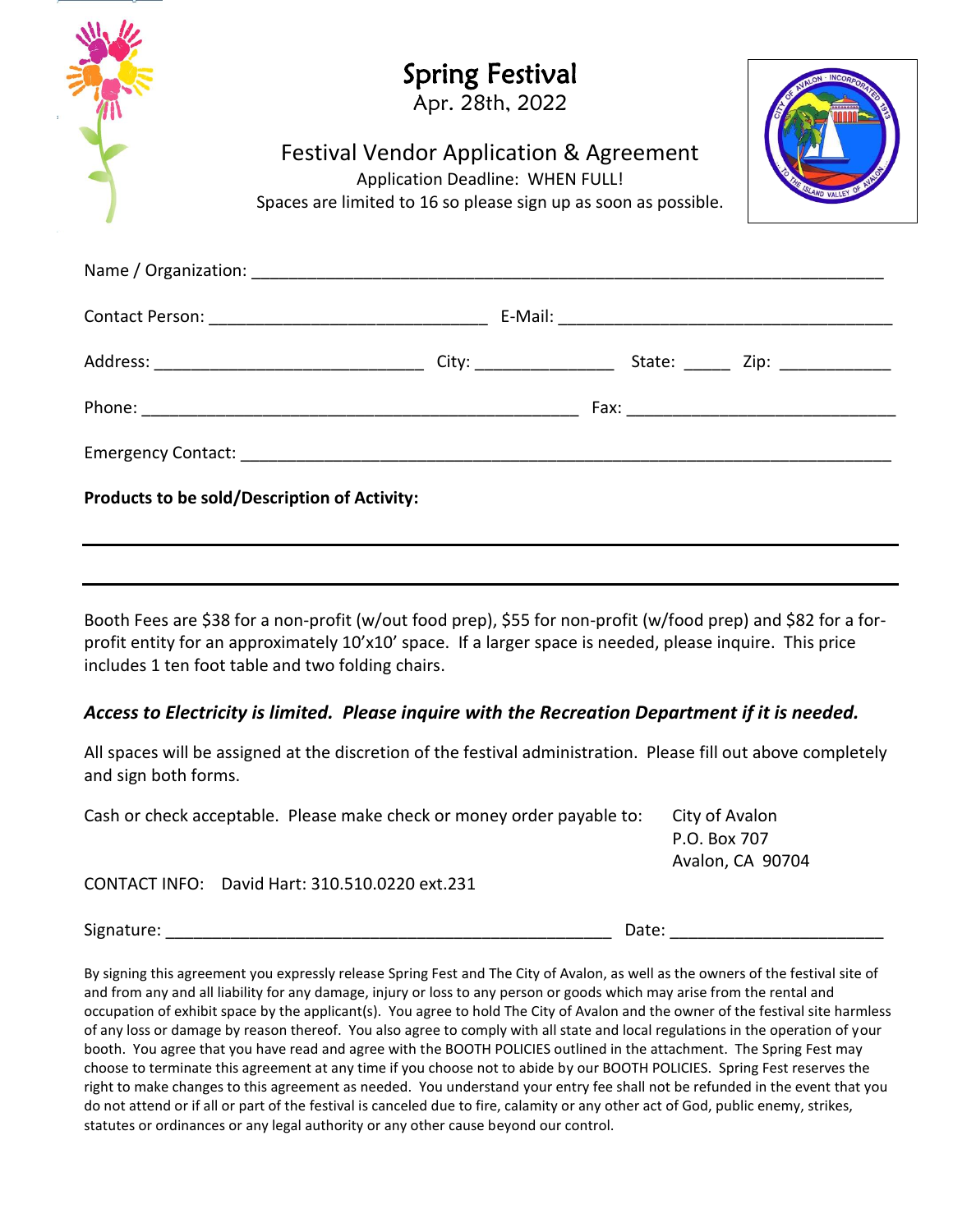# **BOOTH POLICIES**

Please read the following information carefully as these policies pertain to all vendors!

#### **You should have:**

- $\triangleright$  Approved vendor application from the Health Department
- $\triangleright$  A shared agreement from a restaurant to use prep space
- $\triangleright$  5 gallon Carafe of hot water
- $\triangleright$  Quality merchandise.
- $\triangleright$  A well-maintained, safe area.
- $\triangleright$  Courteous, friendly staff.
- $\triangleright$  An attractive and professional looking booth and display.

The appearance of your booth is critical to the overall atmosphere of the audience's perception of the event. We highly encourage imaginative booth designs, flags, banners, etc. Remember, this is a Fall Festival, and all décor should represent this theme. Think **warm, nature themes**, etc.

## **Booth Selection:**

- $\triangleright$  Booths are selected based on the type of products or activities your booth promotes.
- $\triangleright$  We reserve the right to refuse anyone for whatever reason, and return fees.

## **Booth Placement:**

 $\triangleright$  The City of Avalon has the right to place the booth where it best fits for the Festival, as long as the booth meets the needs (space, electricity) for it to function.

## **Event is rain or shine. Booth fees are non-refundable.**

#### **Payment:**

 $\triangleright$  Cash or Check made payable to the City of Avalon.

#### **Registrations**

- $\triangleright$  Festival Vendors can sign up at 9 am the day of open registration.
- $\triangleright$  One booth per vendor.
- $\triangleright$  Person manning the booth must be present to sign up for booth.
- $\triangleright$  Festival Vendors must pay at registration to guarantee their booth
- $\triangleright$  Food Vendors can sell up to 2 food Items and 1 drink.
- $\triangleright$  Multiple items can be sold by multiple vendors. There is no monopoly on any one single item.
- **NO** Alcohol, Tobacco, or Cannabis substance can be sold.

#### **For each individual space purchased, you will receive:**

- $\triangleright$  Approximately Ten feet of frontage space, open to the crowd.
- $\geq 18$  ft folding table
- $\geq$  2 folding chairs

#### **Other Requirements/Information:**

- $\triangleright$  If you require additional booth space, you must make ADVANCE arrangements.
- $\triangleright$  All equipment used in operating a booth during the event will be the responsibility of the vendor, including booth, tables, and chairs and removing booth materials, leftovers and trash.
- If cooking, must have own **Fire Extinguisher** onsite
- $\triangleright$  If provided, food vendors must have 4 walls up with a slit to pass food through.
- $\triangleright$  Please leave your area as clean as it was when you arrived.

#### **Set-up/Breakdown:**